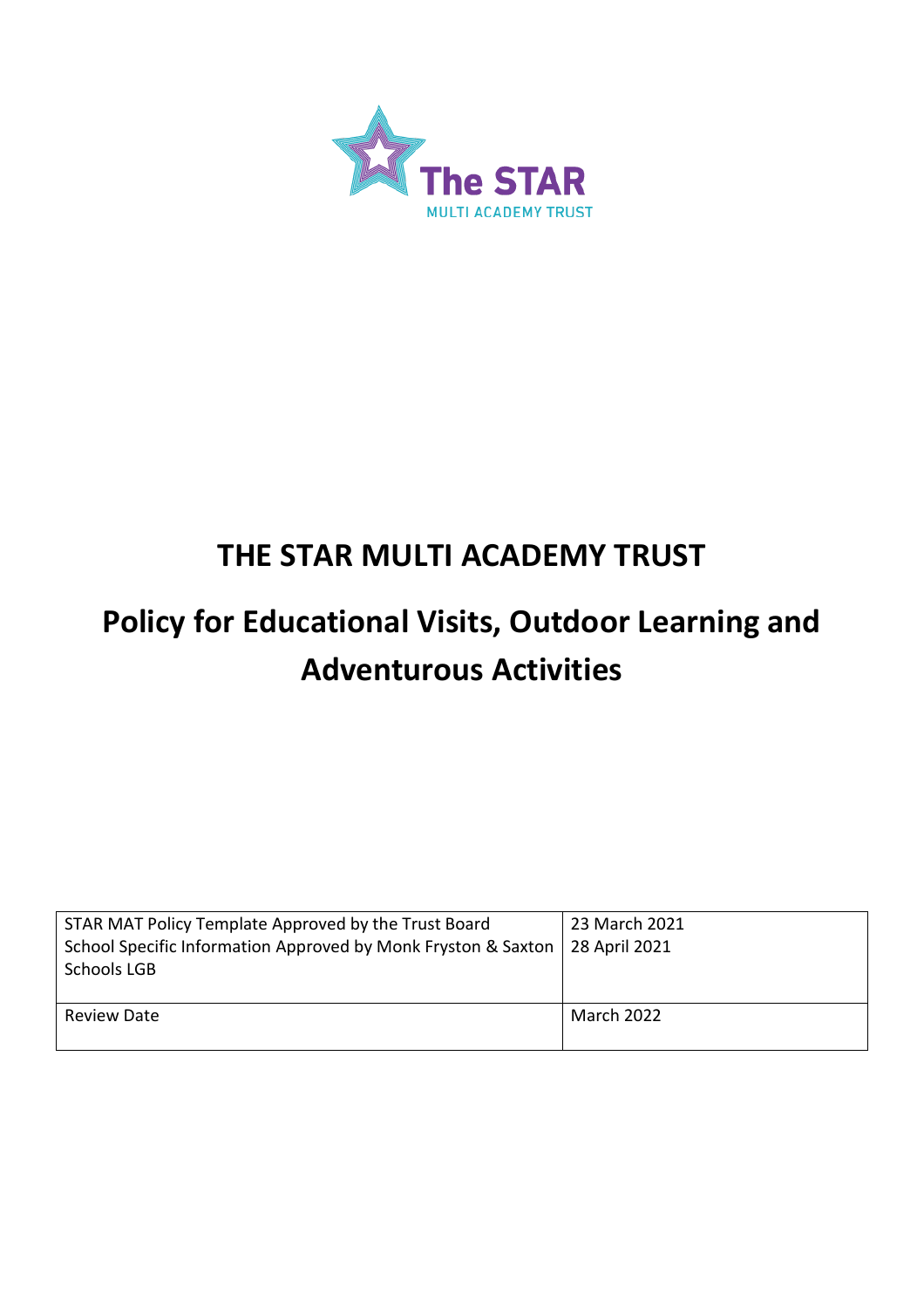## **Introduction**

This policy sets out the establishment procedures within which all employees must operate. Further details can be gained by referring to the NYES Policy for Educational Visits August 2020 as detailed in Section 2.

Every young person should experience the world beyond the classroom as an essential part of learning and personal development, whatever their age, ability or circumstances.

Learning beyond the classroom is the use of places other than the classroom for teaching and learning. It is about getting children and young people out and about, providing them with challenging, exciting and different experiences to help them learn.

It is about raising achievement through an organised, powerful approach to learning in which direct experience is of prime importance. This is not only about what we learn but importantly how and where we learn. It is not an end in itself but rather a vehicle to develop the capacity to learn. Good quality learning beyond the classroom adds much value to classroom learning.

### 1. Scope and responsibilities

This policy applies to all educational visits, outdoor learning and adventurous activities carried out with young people. It does not apply to work-experience placements, work related learning or alternative provision.

Headteachers retain the role of the Educational Visits Co-ordinator. They will have the training and experience to enable them to competently discharge their responsibilities as listed in The Employer Policy.

The Educational Visits Co-ordinator is: Rick Weights

Administrative tasks will be carried out by: Katie McLachlan/ Sadie Clubbs

#### 2. Establishment policy and procedures

#### **The STAR MAT utilises the NYES Policy for Educational Visits, Outdoor Learning and Adventurous Activities (June 2018, updates August 2020) as its Establishment and Employer Policy and procedure**

The Trust Board recognises that it is the employer and retains responsibilities for health and safety. It will discharge its duties through the adoption of the policy and retain competent advice, approval and monitoring through North Yorkshire Educational Visits Advisory Service. Specific local procedures will be in line with, but not duplicate this policy.

Where there is conflict with non-statutory guidance or advice from other sources the employer policy will take precedence with clarification sought from the CEO/Headteacher, and if required from North Yorkshire Educational Visits Advisory Service.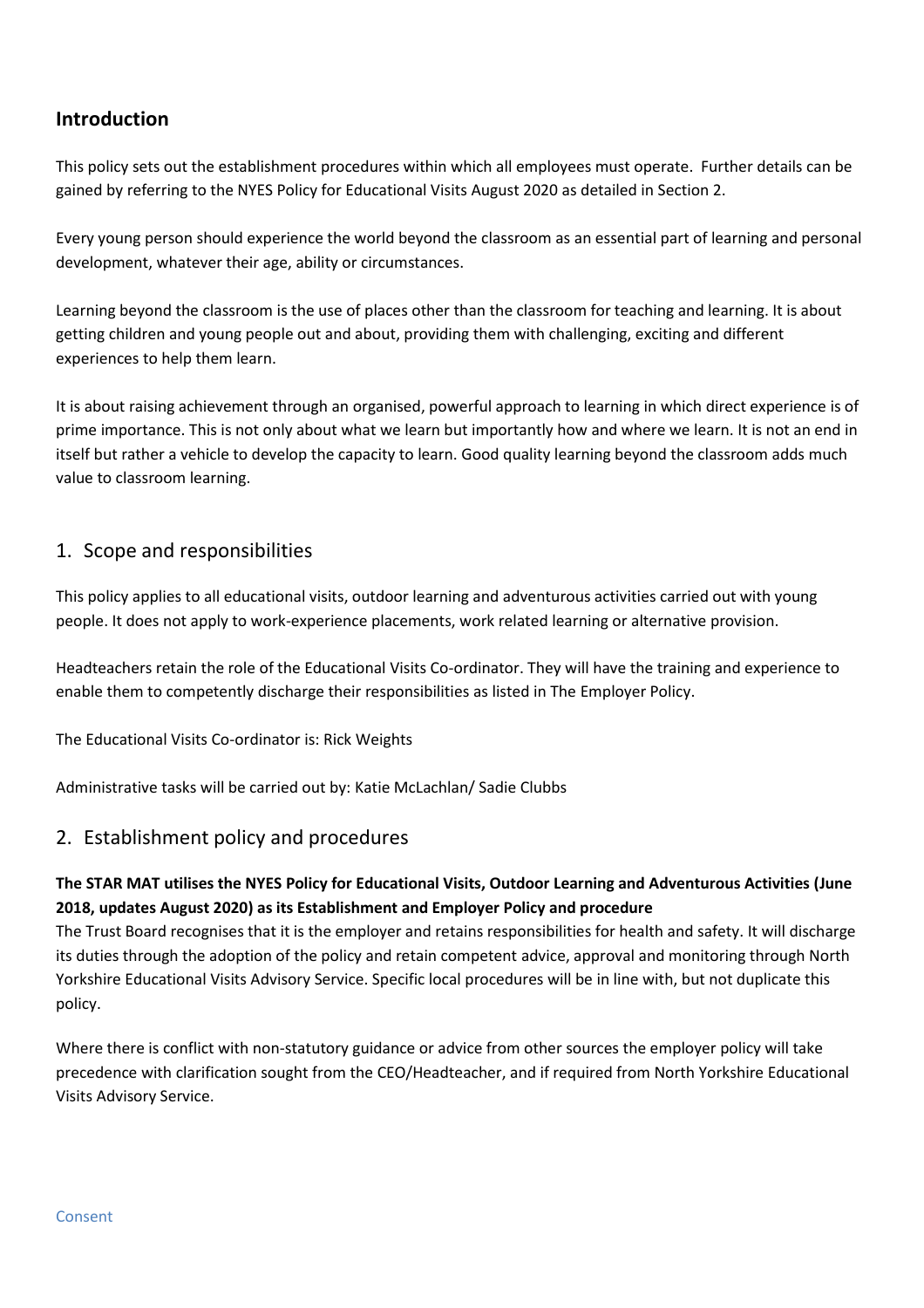Routine acknowledgement: Whilst it is not a legal requirement to gain parental consent for curriculum activities, written acknowledgement will be gained on enrolment for routine local visits and activities which are a part of our normal educational provision during the school day and information regarding the nature of the types of visit will be included in our prospectus and information for new families.

We will always aim to fully inform parents by email (which may be part of the teacher's weekly email) of the nature of each visit, activity or series of a similar nature, remind parents that they have acknowledged this, and give opportunity to update information and emergency contact details. On occasions a curriculum opportunity may become available at short notice and we will always aim to notify parents that their child will be offsite but this may not be possible.

Non-routine consent: Written consent which may be electronic via ParentPay will be gained on enrolment for those visits which are non-routine visits and activities and those visits which fall outside of normal hours. We will fully inform parents by email of the nature of each visit, activity or series of a similar nature.

Specific consent: Written consent which may be electronic via ParentPay will be gained for every individual visit, activity or series of a similar nature which involve a higher level of risk including but not limited to longer journeys, residential visits and adventurous activities. We will fully inform parents by letter or email of the nature of each visit, activity or series of a similar nature.

Medical information: We will use the medical information on record in our Student Information Management system alongside any updated information which parents will be given the opportunity to provide for most visits and activities. Where visits or activities involve a higher level of risk it may be appropriate for separate medical information and consent forms to be completed.

#### Staff competence

Records will be kept of induction, training, relevant qualifications and competence using the 'My Details' section of Evolve.

To ensure sustainability of important visits deputy leaders will be appointed in order that contingency plans can be put in place should a visit leader be indisposed.

#### EVC Training

The Educational Visits Co-ordinator will attend appropriate training and revalidation as required by the employer.

#### Visit Leader Training

Visit leaders will be approved by the Headteacher and will have attended appropriate training as required by the employer.

#### 3. Planning and approval procedures

Visit leaders should follow the employer policy, establishment policy, guidance, local procedures and standard assessments of risk.

Risk management is a vital part of planning and assessing benefits and risk associated with visits and activities. Sensible risk management relates to identifying significant hazards and mitigating against risk through appropriate control measures. It is not a paperwork exercise but a dynamic process before and during a visit or activity in order that young people can be kept safe from harm. At Monk Fryston & Saxton Schools we have identified a Local Learning Area which includes all the places that we visit and the activities that we undertake routinely. Details of our Local Learning Area are contained within the appendix which includes generic risk assessment. Wherever the need arises additional risks and significant findings will be recorded using event specific risk assessment.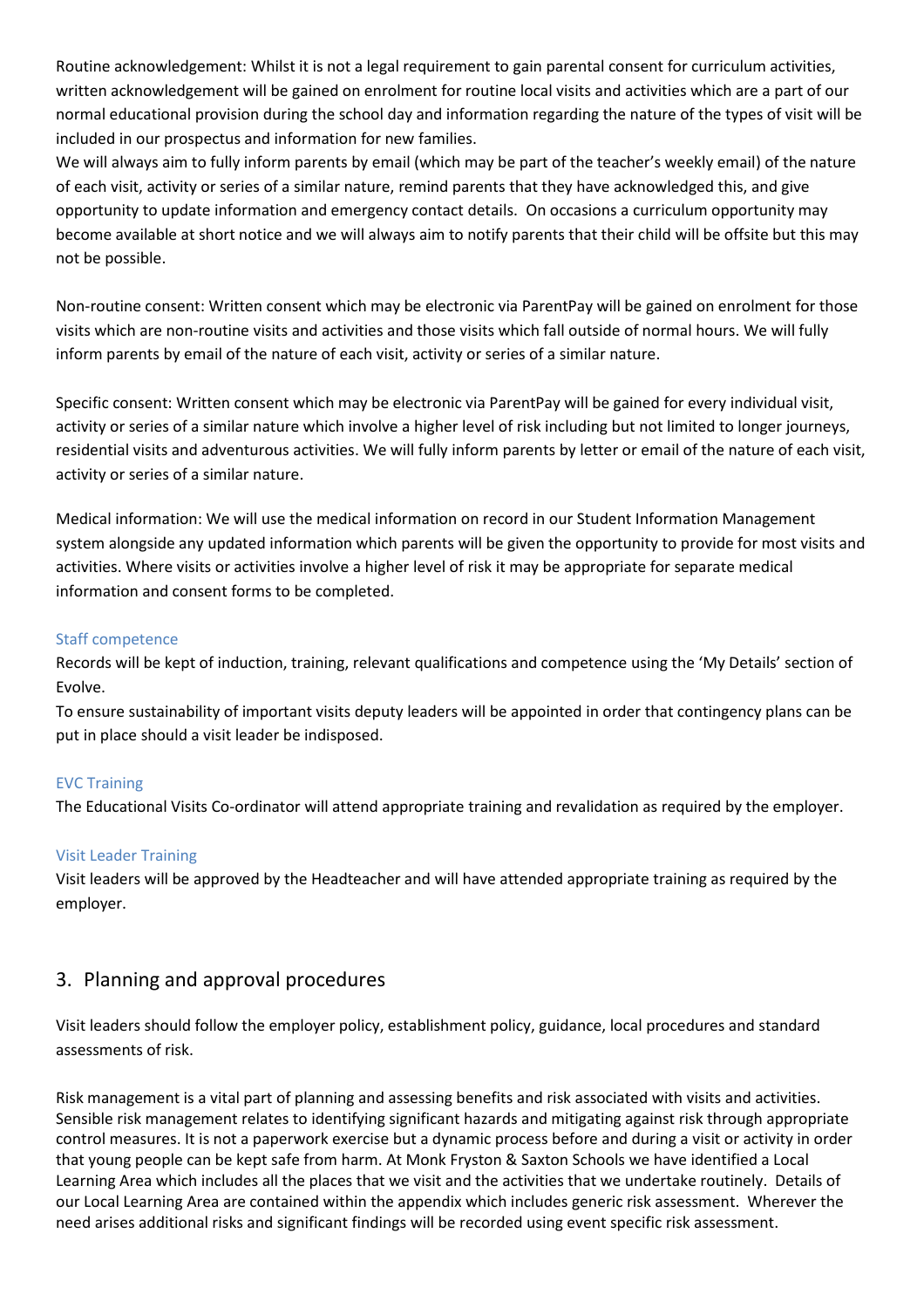External providers: Wherever possible visit leaders will gain credible assurances of health & safety management systems and quality provision through a Learning Outside the Classroom Quality Badge. Alternatively, assurances will be gained through a Provider Statement as detailed in the employer policy

# 4. Visit Planning and Management System

Evolve is the web-based system the STAR MAT has chosen to use to facilitate the efficient planning, management, approval and evaluation of visits. All staff that lead or accompany visits can access their own account which is set up by the Educational Visits Co-ordinator.

The default option is a day visit within the United Kingdom. Visits can be further categorised as follows:

- On-site or local learning area
- Joint visit
- Overseas
- **Residential**
- Adventurous (provider led)
- Adventurous (self-led)

Visits will be recorded as detailed in the summary table below.

Approval of visits will be made as detailed below. Initial approval in principal will also be gained as required in the employer policy.

#### Governing Body:

The governing body has a strategic role to set the vision and direction of the school and has responsibility for its educational and financial performance. To enable this, it will hold the Headteacher to account by oversight of learning beyond the classroom opportunities to ensure that the educational experiences are of high quality, that best value is obtained and financial regulations are adhered to.

Additionally, acting on behalf of the Trust Board within the STAR MAT, the Governing Body will retain responsibility for approval for visits abroad and all self-led adventurous activities in line with the employer policy. The Trust Board delegate the approval and scrutiny of these visits to North Yorkshire Educational Visits Advisory Service.

Adviser: Visits abroad and all self-led adventurous activities regardless of location. (As detailed in guidance).

Headteacher: Visits abroad, all adventurous activities, residential visits and non-local day visits

Educational Visits Co-ordinator:

Local walking visits, bike ability training, local sports fixtures and local swimming visits

Visit planning approval summary table for the STAR MAT.

|                        | Planning/Recording           | <b>Risk Management</b>   | Final Approval |  |
|------------------------|------------------------------|--------------------------|----------------|--|
|                        | <b>Process</b>               |                          |                |  |
| On-site/Local Learning | To be discussed with         | LLA risk management      | EVC/Head       |  |
| Area                   | <b>Headteacher or Deputy</b> | supplemented by specific |                |  |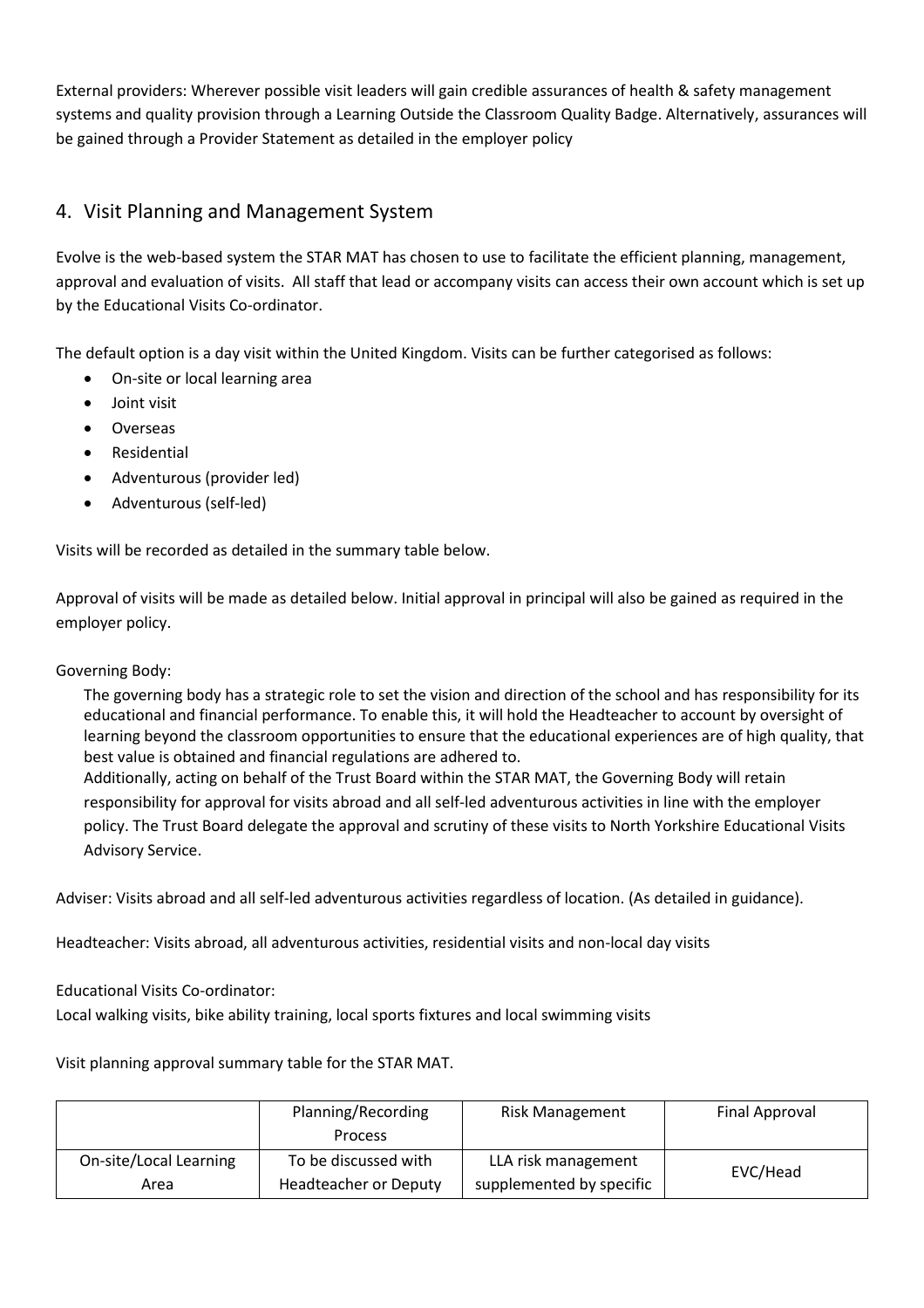|                                          | Headteacher for approval | documentation where           |         |
|------------------------------------------|--------------------------|-------------------------------|---------|
|                                          | in principle             | necessary                     |         |
| Day Visit outside Local<br>Learning Area | Recorded on Evolve       | School risk manages           |         |
|                                          |                          | journey and non-provider      |         |
|                                          |                          | led activities using LLA risk |         |
|                                          |                          | management                    | Head    |
|                                          |                          | supplemented by specific      |         |
|                                          |                          | documentation where           |         |
|                                          |                          | necessary                     |         |
| Overseas                                 |                          | LLA risk management and       |         |
|                                          | Recorded on Evolve       | supplemented by specific      | Adviser |
|                                          |                          | documentation necessary       |         |
| Residential                              | Recorded on Evolve       | LLA risk management and       |         |
|                                          |                          | supplemented by specific      | Adviser |
|                                          |                          | documentation necessary       |         |
| Adventure, provider led                  | Recorded on Evolve       | Provider risk manages         |         |
|                                          |                          | activities                    |         |
|                                          |                          | School risk manages           |         |
|                                          |                          | journey and non-provider      |         |
|                                          |                          | led activities using LLA risk | Adviser |
|                                          |                          | management                    |         |
|                                          |                          | supplemented by specific      |         |
|                                          |                          | documentation where           |         |
|                                          |                          | necessary                     |         |
| Adventure, self-led                      |                          | Local Learning                |         |
|                                          | Recorded on Evolve       | Policy/Specific Risk          | Adviser |
|                                          |                          | Management                    |         |

## 5. Incident Management

In the case of an incident during a visit all members of staff will follow the establishment's incident management plan as detailed in the appendix.

## 6. Monitoring of visits and procedures

Governors/Trustees will monitor the implementation of this policy by acting as a critical friend in monitoring the implementation and effectiveness of the policy.

The Educational Visits Co-ordinator will ensure that there is a system in place for appropriate monitoring of visits and activities.

## 7. Charges for Off-site Activities and Visits

Charges for educational off-site visits and adventurous activities, including charges for visits and transport, requests for voluntary contributions and remission of charges are made in line with DfE guidance. Reference should also be made to the STAR MAT Charging and Remissions policy.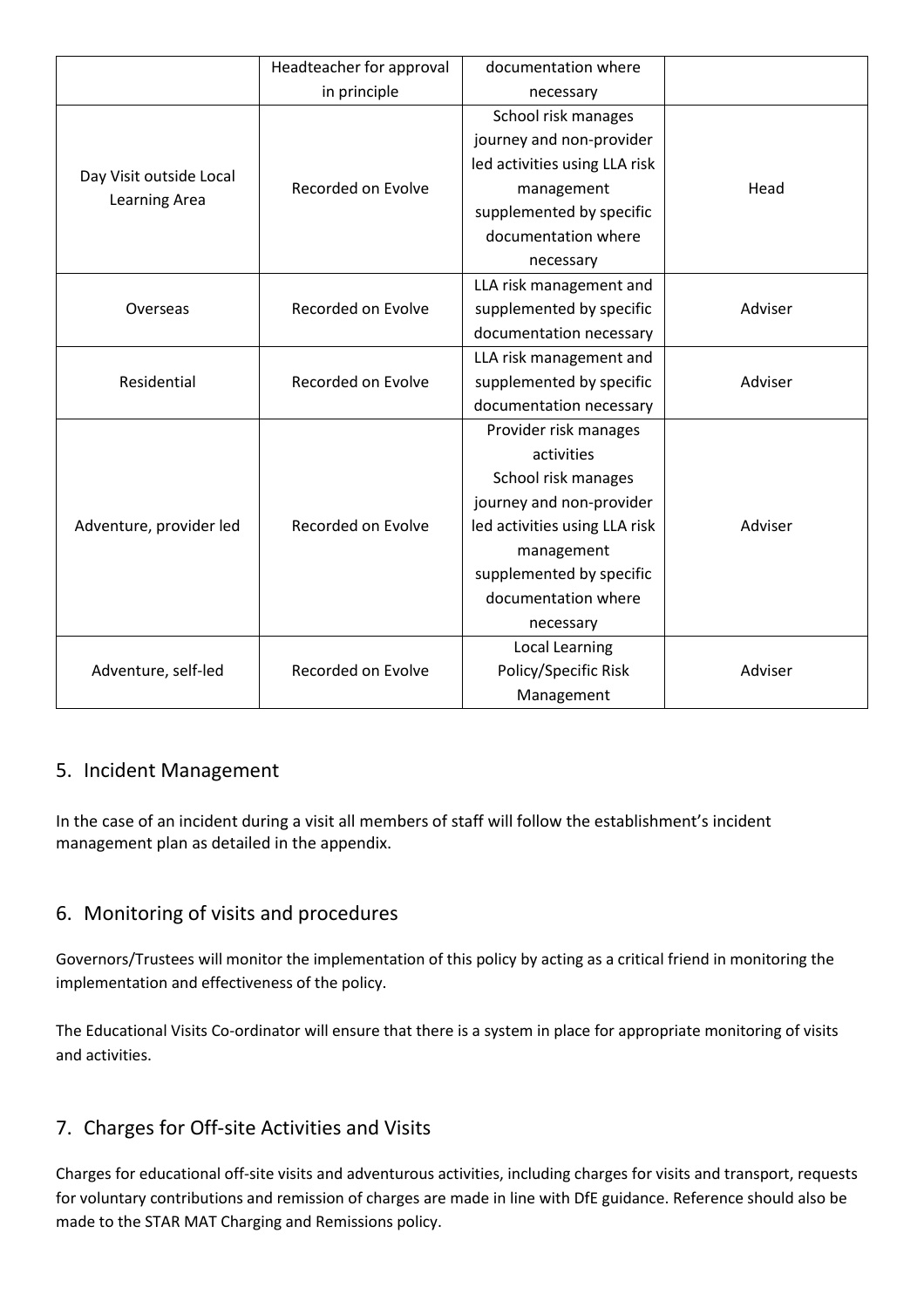### 8. Inclusion & SEND

We endorse the principles for young people of a presumption of entitlement to participate, accessibility through direct or realistic adaption or modification and integration through participation with peers.

We acknowledge that it is unlawful to treat a young person with a protected characteristic less favourably or fail to take reasonable steps to ensure that young people with protected characteristics are not placed at a substantial disadvantage without justification.

We also acknowledge that expectations of staff must be reasonable, so that what is required of them (to include a young person) is within their competence and is reasonable. Reference should also be made to the STAR MAT SEND policy.

# 9. Safeguarding

Safeguarding procedures should be considered as part of the planning process with additional consideration for residential visits. Visit Leadership Teams should:

- As part of planning, liaise with the Designated Safeguarding Lead (DSL) and other staff to identify any relevant safeguarding issues
- Have access during a visit to the DSL (or trained deputy) either directly or through the Base Contact.

Any volunteers who accompany any visit or activity will be vetted and be directly supervised by a member of staff. If they are to have significant unsupervised access to young people, then an enhanced DBS disclosure will be obtained and they will undergo induction and training in their role and responsibilities as detailed in employer and school policies and local procedures. Reference should also be made to the STAR MAT Child Protection & Safeguarding policy.

#### 10.Insurance

Young people participating in visits and activities will have [annual travel insurance provided under the RPA academy insurance arrangements through the STAR MAT Policy. Any differences to this will be notified to parents/carers as appropriate before any consent or payment is made.

## 11.Transport

Careful thought must be given to planning transport to support off-site activities and visits. Statistics demonstrate that it is more hazardous to travel to an activity than to engage in it and staff must follow any specialist guidance provided by your employer.